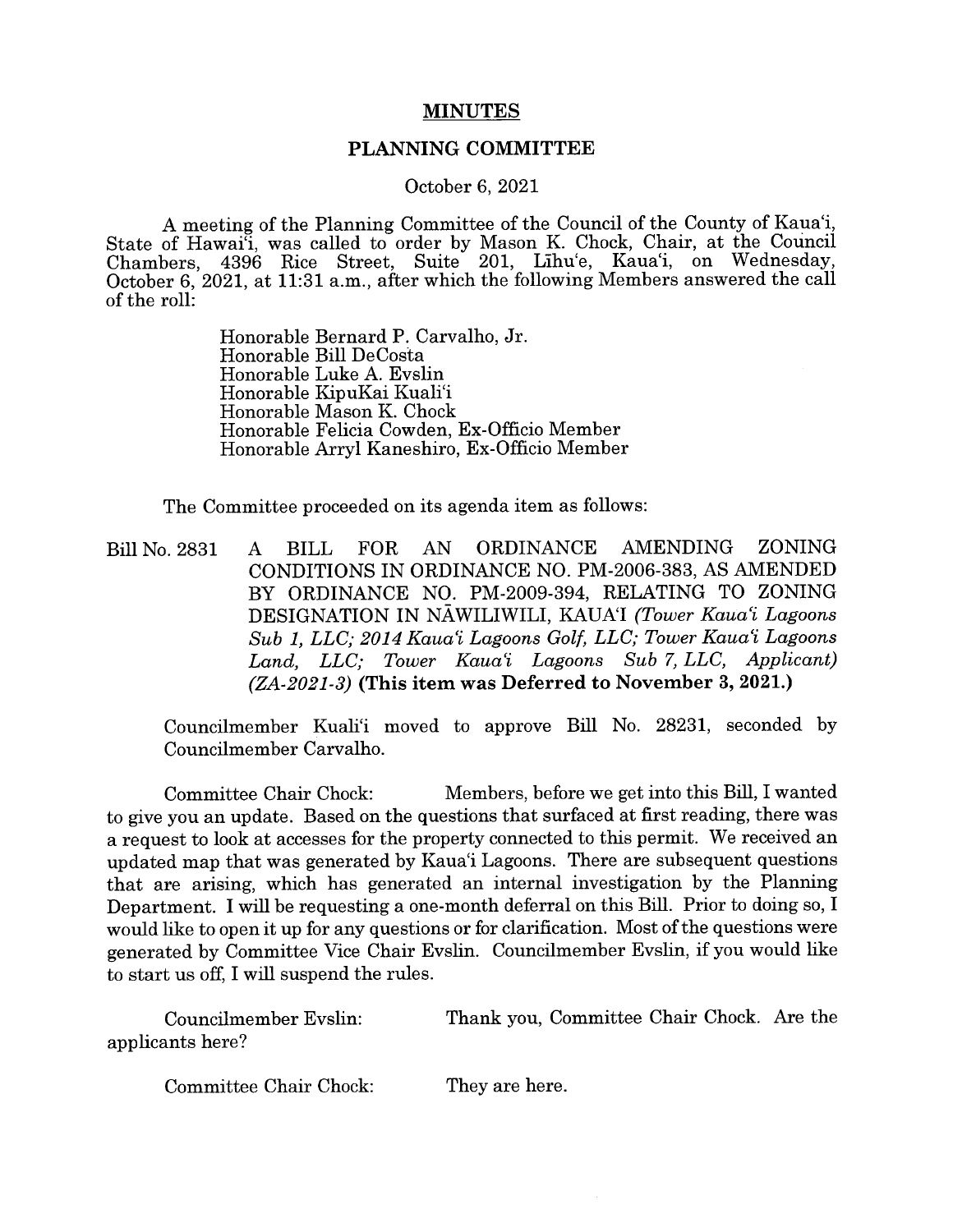Councilmember Evslin: Thank you, Gary and Michael for being here. Thank you for providing that lengthy memorandum; it was <sup>a</sup> wealth of information. I was pulling my hair out for a few days trying to go through old records. There has been so many changes and iterations of the original zoning amendment. The memorandum helped to clarify history of this and what is required. I have a few questions and follow up to questions that I asked the last time.

We previously talked about the bathrooms and potential lack of bathrooms. Currently, there are two (2) portable bathrooms. As of seven (7) weeks ago, the bathrooms were locked with signage stating not for public use. Sunday was the first time I have been back to this area and saw that the signage was still there saying it is not <sup>a</sup> public restroom. I am wondering if you had <sup>a</sup> status update on the portable bathrooms.

There being no objections, the rules were suspended.

GARY SIRACUSA (via remote technology): Good morning, Councilmembers. We are sitting around our conference table with Max W.J. Graham, Michael J. Belles, and Rebecca Candilasa. It is the same team that has been representing us on the previous meetings. Currently, there are no stickers or signs on the portable bathrooms. They were removed when we first talked. They were locked as we acknowledged. Somehow, those stickers came back, but have been removed. There are no stickers, and we are implementing new procedures to make sure there are no stickers placed on it again. We did not place them there directly as Timbers Kaua'i — Ocean Club & Residence, Hökãala Kaua'i, but ultimately I take full responsibility for that and sincerely apologize. It has been rectified and should not happen again.

## (Councilmember Carvalho was noted as not present.)

Councilmember Evslin: Thank you, Gary. I really appreciate that answer. Condition No. 7 requires a Passive Park and picnic tables behind Running Waters. I may have been missed them, but I have never seen any picnic tables in this area. Are they there and are there plans to put picnic tables in the area?

Mr. Siracusa: The audio is a little choppy on our end, but I think you are asking about picnic tables at the pavilions?

Councilmember Evslin: Yes.

Mr. Siracusa: There are picnic tables that have been installed at both pavilions. There are a couple of picnic tables at each of the pavilions.

Councilmember Evslin: The last time I went I did not see them, hut that is good to know that they are there. It also calls for <sup>a</sup> Passive Park behind Running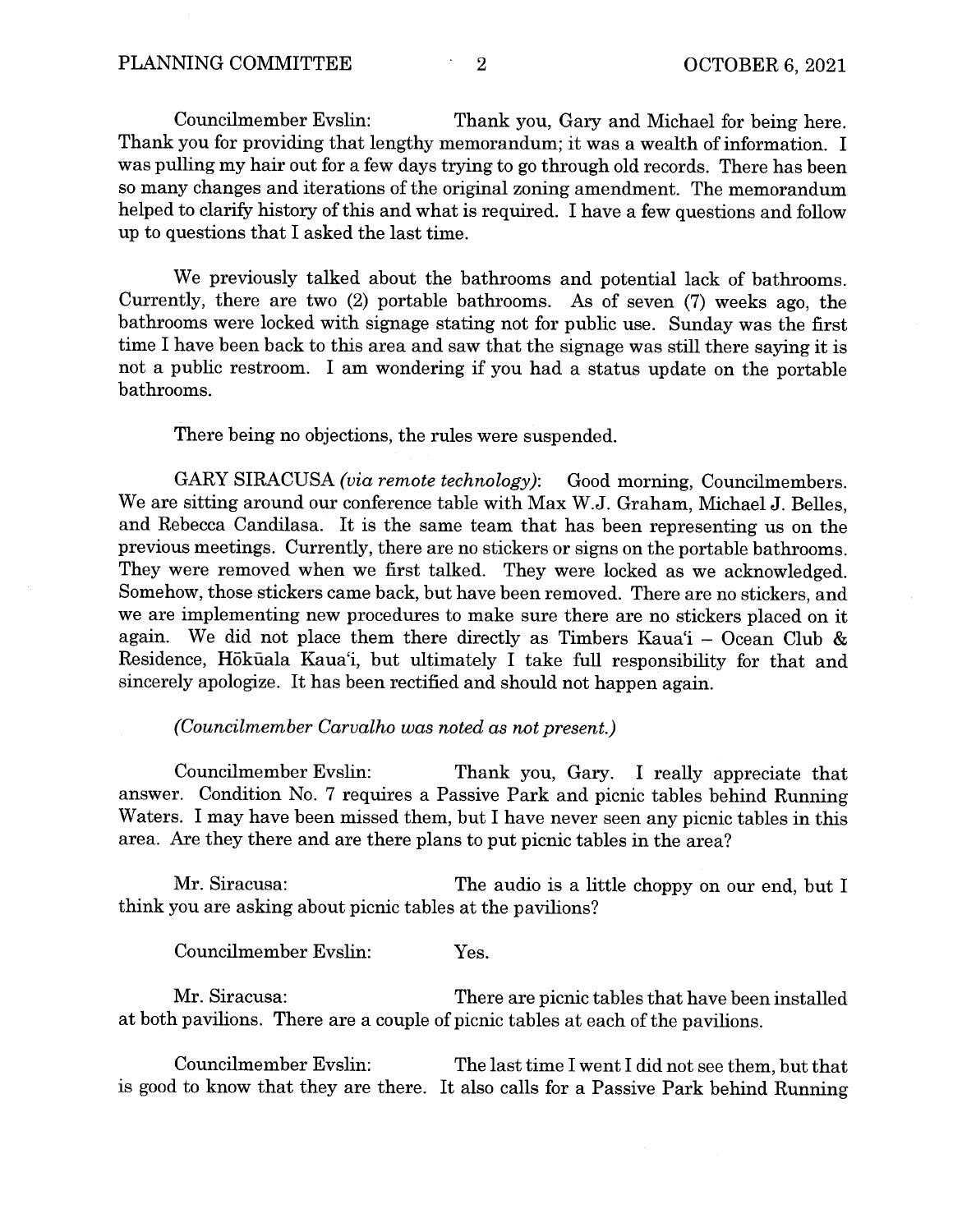Waters. Unfortunately, it does not ever define what <sup>a</sup> Passive Park is. In your interpretation, what is a Passive Park?

MAX W.J. GRAHAM (via remote technology): Councilmember Evslin, Max W.J. Graham, representing the applicant. In going through the Ordinance, I was trying to figure out what was intended by the Council through this whole process. My best response is that entire complex of access into Running Waters, Running Waters Beach, and the facilities and service at Running Waters constitutes the idea of a Passive Park in that area. It is an undeveloped public access area that is primarily <sup>a</sup> beach park. I looked at it last night. It seems to be functioning in that manner and the public uses it for beach purposes.

## (Councilmember Carvalho was noted as 5p resent.)

Councilmember Evslin: Thank you. I certainly use the area for beach access purposes. I use the access down to the beach. I was never aware that there was supposed to be a Passive Park in the area until reading these conditions. My concern is that the area behind Running Waters looks like a golf course. In the "Passive Park" idea, is it okay for families to utilize that bluff area on the golf course for picnics and/or hanging out, or is it only meant for underneath the pavilions?

Mr. Graham: I think at this point it is restricted to the pavilions and the beach area itself. I cannot imagine that the owner would want people picnicking on the golf course. I think it is restricted to the beach area.

Councilmember Evslin: Good to know. A part of the reason I am asking all these questions is because going back through the original ordinance and the amendments to it, there was not a ton of discussion around these things, which would have helped clarify for folks and for us to say what is required in <sup>a</sup> Passive Park. It is good to get it into the record what your intention is or what the Planning Department intends <sup>a</sup> Passive Park to look like. One of my own concerns is that it sounded like this Passive Park was supposed to run laterally between Fashion Landing and the other side. This was the reason why I kept thinking that lateral access was on your property with <sup>a</sup> Passive Park around it? Clearly, it is not how it looks on the ground and based on your last map that you provided to us and some of the answers at first reading, that is not the intention there. I have another question as it relates to the lateral access. You folks clearly said it is along the beach. In Figure 1, Exhibit 4, that you recently drew up, shows it along the beach. From the previous discussions I went through and in looking at as many maps that I could find including Figure 9 that you provided in the application, to me, it looks like lateral access was supposed to be on property or it was not clearly defined. The reason I thought it was on your property is because Figure <sup>9</sup> in the memorandum received from you and in the original application shows access coded in various colors. It uses green for public access on your property, blue for public access over State land, and that lateral access along the beach was coded in green. To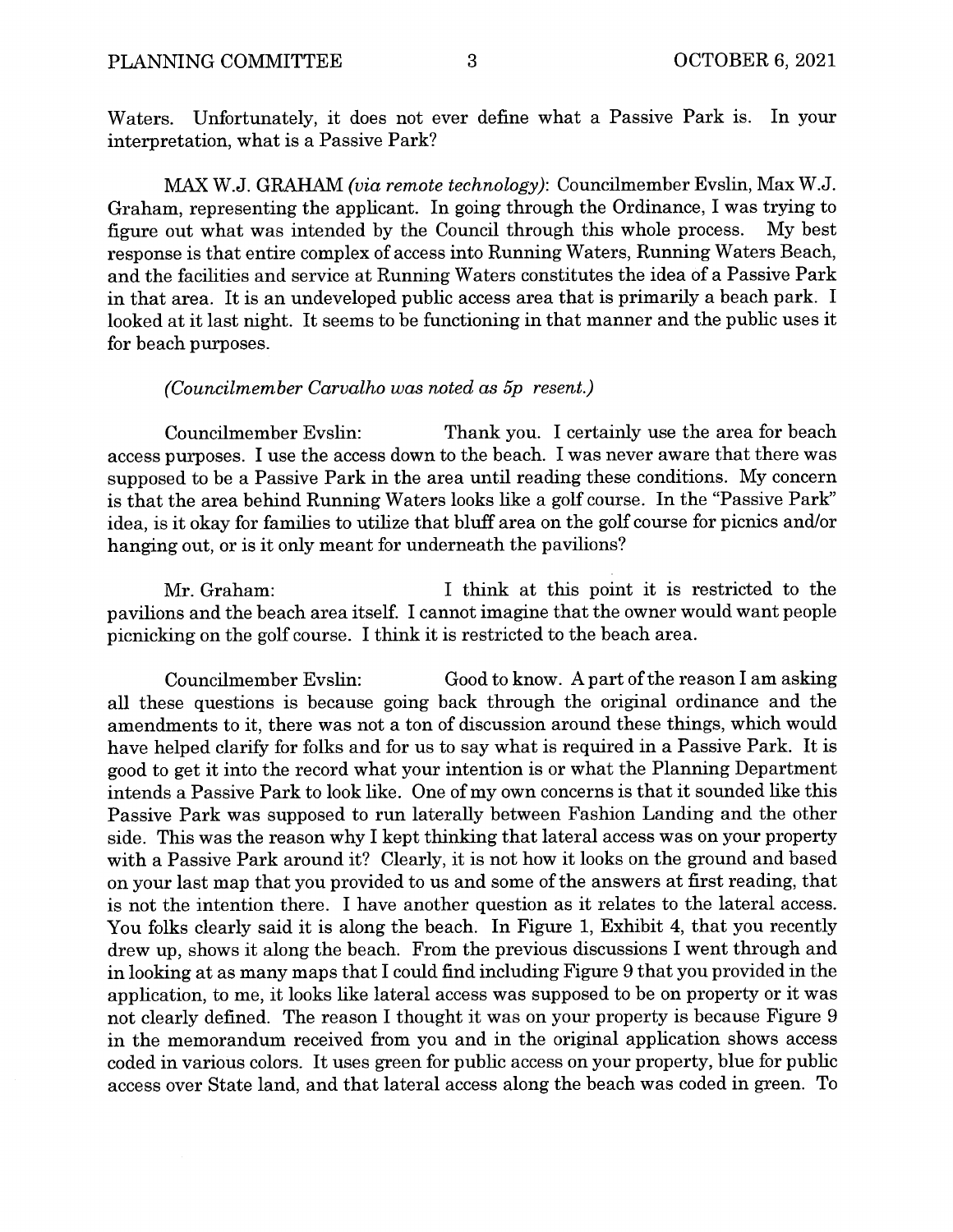me, that implied that it was lateral access on your property and not necessarily on the beach. So, the question really is... do you folks have any previous documentation showing that the lateral access was intended to be along the beach and not on your property?

MICHAEL J. BELLES (via remote technology): This is Michael J. Belles, for the record. Thank you for asking the question. As we indicated when we had our first series of meetings back in mid-August with each of you individually, then subsequently on the first reading in September, and the Public Hearing.., since that time, we had the opportunity to go through all the documentations. In response to many of your questions and that of other Councilmembers, our answer was not satisfactory in the sense that we said, "we do not know." We needed the opportunity to research this issue more in-depth and report back to Council. That is the reason you got the memorandum last week Friday that was disseminated to all Councilmembers from the County Clerk that included a carbon copy (cc) to the Planning Department. This is the result of Max Graham's research and investigation. In our firm and perhaps in the State of Hawai'i, he is probably one of the more experienced and knowledgeable attorney's dealing with conveyancing and title questions. He has done that most of his professional career which is going on half a century right now. I am at forty-five (45) years, so I am close. It is <sup>a</sup> matter of having done this <sup>a</sup> great deal. He is far more knowledgeable than I am having done it <sup>a</sup> great deal more. That was the reason why I asked that he prepare on behalf of the client the memorandum. That is why when you see the memorandum, it is addressed to the client, Mr. Siracusa. We wanted it that way to show you that we are giving you all the information that we have.

The current owner of Höküala Kaua'i only came into possession of the property between 2014-2015. We have had many predecessors in interest. There was even some question when we had discussions on the first reading about whether there had ever been a conveyance of any easement from Kapule Highway 101 and 102. Only recently did we discover that based on the 1988 conveyance there was an easement that created, established, and accomplished that. During first reading, we did not know that. We are still uncovering various records and documents, and communication with the Planning Department between our predecessors in interest. We are learning that there has been several where we are learning more about consultations with the County's Public Works or the Planning Department. There was not much with the Council, because nothing ever raised that level. It was largely annual reports to the Planning Commission based on status of ordinances and Special Management Area (SMA) permits. Whenever any developments were contemplated at least during the tenure of Mr. Siracusa and Höküala Kaua'i, there has always been a close working relationship with the County.

Nothing has been done sleight of hand or smoke and mirrors. It has always been <sup>a</sup> case of consultation first to see ifwhat is being proposed and whether it is being built, renovated, or revised to see if it was in keeping with the entitlements and ordinance as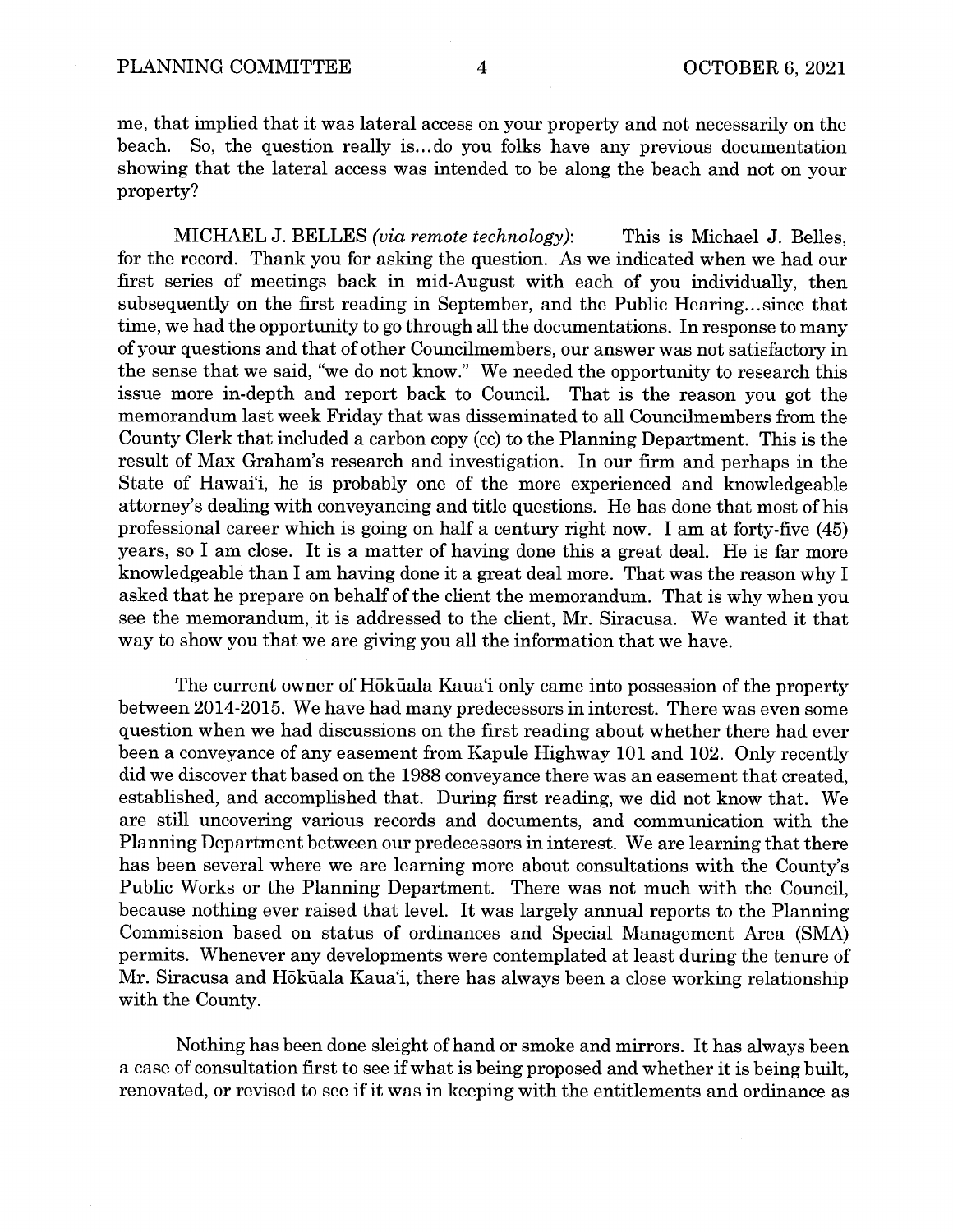interpreted by the Planning Department. It does not mean that we always got it right, but I think what it really demonstrates is a good faith effort on the part of the landowner and the County working closely together throughout the history of this project. There is so much of the project we do not know. There is a void from the time Hemmeter first developed beyond the Kaua'i Surf that was developed in 1960. In 1986, when he got the permits to develop the property and the conveyances made in 1988, we really do not know or have access to many of the records showing what was the level of communication between Mr. Hemmeter, the Hemmeter organization, and the County of Kaua'i.

We do know that our immediate predecessor Marriott (or Mori as it is often referred to in the documentation) appears to have kept in close contact with the Planning Department. We are fortunate that the primary people that were responsible for doing a lot of the documentation and a lot of the report keeping was Wilson Okamoto and Associates and that has been continued through majority of this project. We need to remember that this project has been in existence for thirty-five (35) years. That is a long time. Admitted, things were not always well-documented, monitored, investigated, inspected, or reported in days past. The reality is, we have no record of any public complaints about this project. I do not know if there is the "coconut wireless" campaign or ifthere is something that we are not aware of, but if anything, the client has received nothing but praise for having full and unbridled access to the roadways as required by the conditions of the ordinances and SMA permits. The trailway system...The golf course has obviously been closed for liability reasons. Following our last discussion on first reading, both Mr. Graham and I independently went to the Wailua Golf Course and saw that there are prominently posted no trespassing signs, as well as no loitering signs in and around the registration shack. When I talked to the staff at the golf course, they indicated that the public was not allowed on the Wailua Golf Course. Subsequently, our Golf Pro and other members of the staff consulted with other golf courses on Kaua'i and learned that the golf courses do not allow the public on there simply for liability reasons. It is <sup>a</sup> hazardous condition, and it is exposing the landowner and potentially the County to liability. For those reasons, the golf course most notably is exclusive in terms of excluding the public.

All other portions of the project's roadways, path system, shoreline access, two (2) pavilions, and the temporary portable bathrooms, we do not know how long it wifi be temporary, in place of what was formerly below the landing which used to house Sharkey's and later Whalers Brewery.

Again, there has been a great deal of credit given to the Developer for being open, welcoming, and being very generous in allowing the public to use the resources and the land that exists here without interfering with private interest on the property. That would be the position. I understand that based on the opening comments of Committee Chair Chock that there will be approximately <sup>a</sup> month before we circle back together again. In that time, I would assume that we would work closely with both the Office of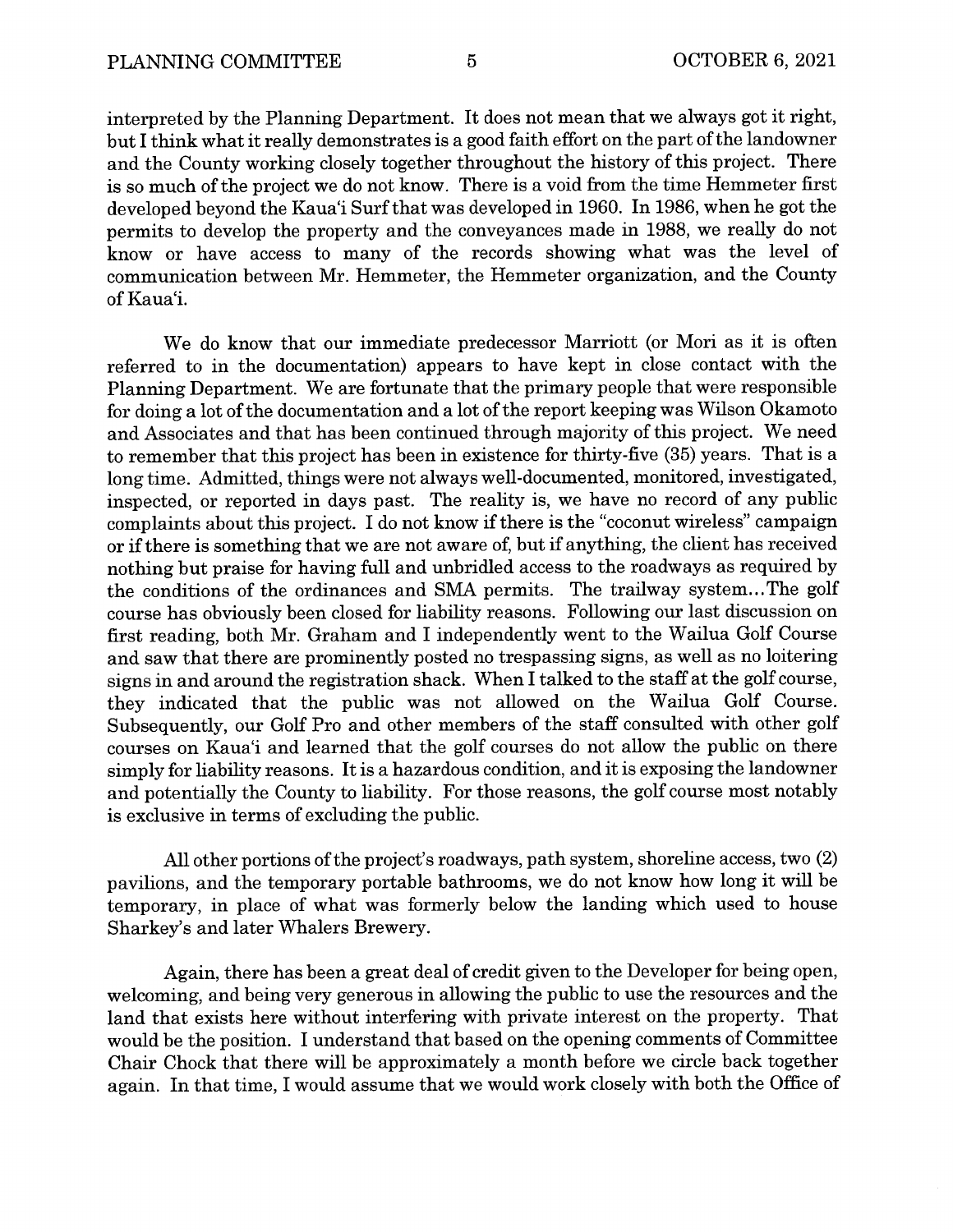the County Attorney and the Planning Department to see what all the applicable conditions are of SMA permits, other related entitlements, ordinances, and reviewing the work that was done by Mr. Graham in terms of the title and conveyancing issues. I would agree that having this be a work in progress to make sure that we have a meeting of the minds or at least a better understanding of historically what has happened. Not that we can necessarily resurrect one hundred percent (100%) of all documentations, all agreements, and all understandings, because in the early days and recently, not everything is memorialized. Again, there has not been any question about any level of deceit, dishonesty, or trying to cover anything up. That is just the opposite of trying to fully cooperate with the County and community in making this site more community appropriate, living up to our commitments and obligations under all prior ordinances, laws, rules, and regulations. I hope that was responsive, Councilmember.

Councilmember Evslin: Yes. I have two (2) follow-up questions. I would like to clarify that my reason for going through this level of detail here and this line of questioning is because we have all seen a steady loss of access to what were at one point public spaces. I totally respect the current landowner. I use this property very regularly. I never had any issues, access issues, or otherwise. As I have said to you folks and in first reading, this property is a total gem for Lihu'e. At some point in our lifetime, the property is going to turn over. I think that it is the natural state that you will have a property owner who is going to try and use the law to their advantage. Especially when you have a bunch of new residents living in the area that might not be happy with local families walking around and they are going to say, "Hey, how much flexibility do we have here to close off access to these places?" To all our benefit, I want to do my best here to ensure that it is very clear on what is required now and into the future so that does not happen. Please do not see my line of questioning as targeting you folks in any real capacity. It is ensuring that this can stay <sup>a</sup> gem for LIhu'e. I have two (2) questions. I am sorry, did you want to respond?

Mr. Belles: I would like to comment. We are supposed to mute here otherwise we get feedback and I guess we disrupt the entire system. We apologize for doing that early on. I apologize to Mr. Sato who manages this whole process. We have been a source of extreme madness this morning for him. I appreciate his understanding and his support. I thank you for the kind words. What I would like to offer in terms of what I believe is the legal safety net for the County of Kaua'i should a subsequent landowner come over and take the property, they are still subject to all of the laws, rules, and regulations that run with the property. All the significant conveyances, entitlements, easements are a matter of public record. They are recorded with the Bureau of Conveyances. In the event a successor in interest to the property who may decide based on residents or other people internally to start excluding the public...I believe that as you questioned the County Attorney at our last meeting, should that ever happen, you always have the right to an Order To Show Cause, which would be first considered by the Planning Commission who would do their investigation by the Department, make the recommendations to the Commission, and in turn report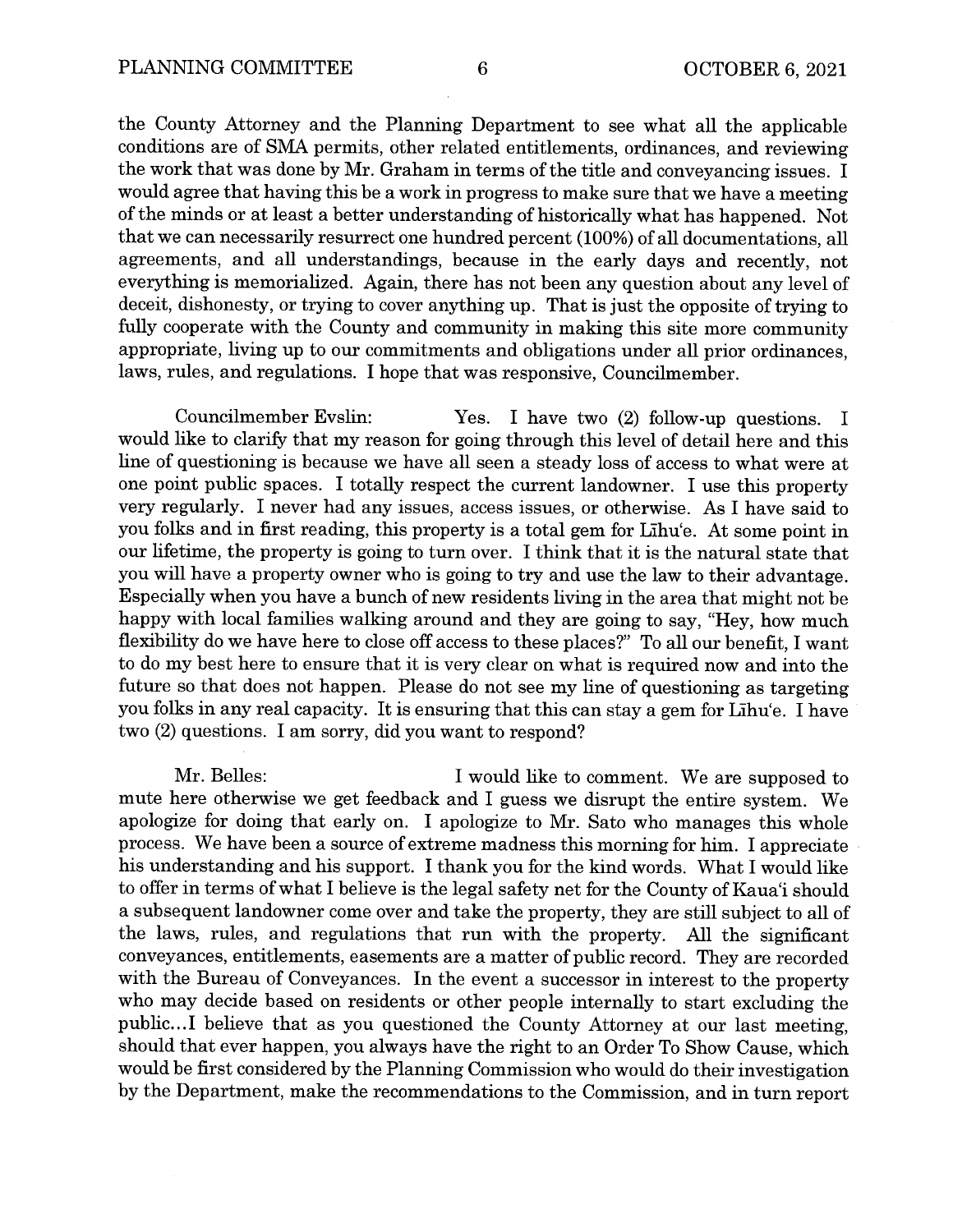to the Council. We believe that those safeguards are there, but most importantly the conditions relating to the easement from Kapule Highway to Lot 102, we believe that those are securely identified and protected as can possibly be, as well as the easements along the shoreline for the shoreline access. Beyond that, the Ordinances and the SMA permits are very clear that all roadways and trail system shall be open to the public. Should any future landowner or successor in interest to this property, if there is one, if they go contrary to that, they could be taken to task lawfully. I believe you have an adequate remedy from that standpoint. That is my only comment in response to the comments you made Councilmember.

Councilmember Evslin: Thank you. I appreciate that answer. Again, when we are talking about things like lateral access...When I go back into all the records that we have on this side, it is not clear ifthat is State or your land. The Passive Park, what does this mean? Ten (10) miles of pathways, existing pathways inside of the complex, what exactly are those pathways? My concern is that a lot of this seems somewhat gray. I am trying to have it be concrete: here is what the requirement is, here is what it is not, for now and into the future. Again, that is my only angle.

Mr. Belles: I would say that in response to that is I do not disagree with that. As we have in the past, I think there are ways for us to work with the County developing a master plan identifying the approximate ten (10) miles of roadways and pathways that are available to the public. We can do it in that fashion without going through too draconian a process for all sides. I believe that with the relationship that we have enjoyed historically, we can continue doing that and come up with a process that is mutually agreeable to not only define what exists on October 6, 2021, but at anytime in the future. Perhaps we can have it be part of our annual SMA report as well: any rights-of-way, any master plans for paths and roadways that may have been mutually agreed to revise, modify, relocate for whatever reason based on understandings or agreements with the Planning Department and the landowner, that there is transparency and review by the Commission on behalf of the community.

Committee Chair Chock: Thank you. Do you have more questions?

Councilmember Evslin: As you alluded to, my biggest concern is those ten (10) miles of pathways. In Exhibit 4 of the memorandum that you gave us, I think you produced <sup>a</sup> really good map, which highlights what those... I do not know if they are exactly ten (10) miles, but it highlights <sup>a</sup> lot of interior pathways that were not necessarily included in Figure <sup>9</sup> previously. It makes reference to those that they are codified in the ordinance in some capacity. I just wanted to ask you, are you willing to meet in the next few weeks to try and figure out <sup>a</sup> way to codify those pathways into the ordinance by referencing Exhibit <sup>4</sup> or expanding on Exhibit <sup>4</sup> to make it clear where those paths are and where they are not?

Mr. Belles: We are always willing to talk, but I cannot guarantee a resolution, because I do not know where those talks would lead. I do not want to be presumptuous to think that I understand the positions of the Planning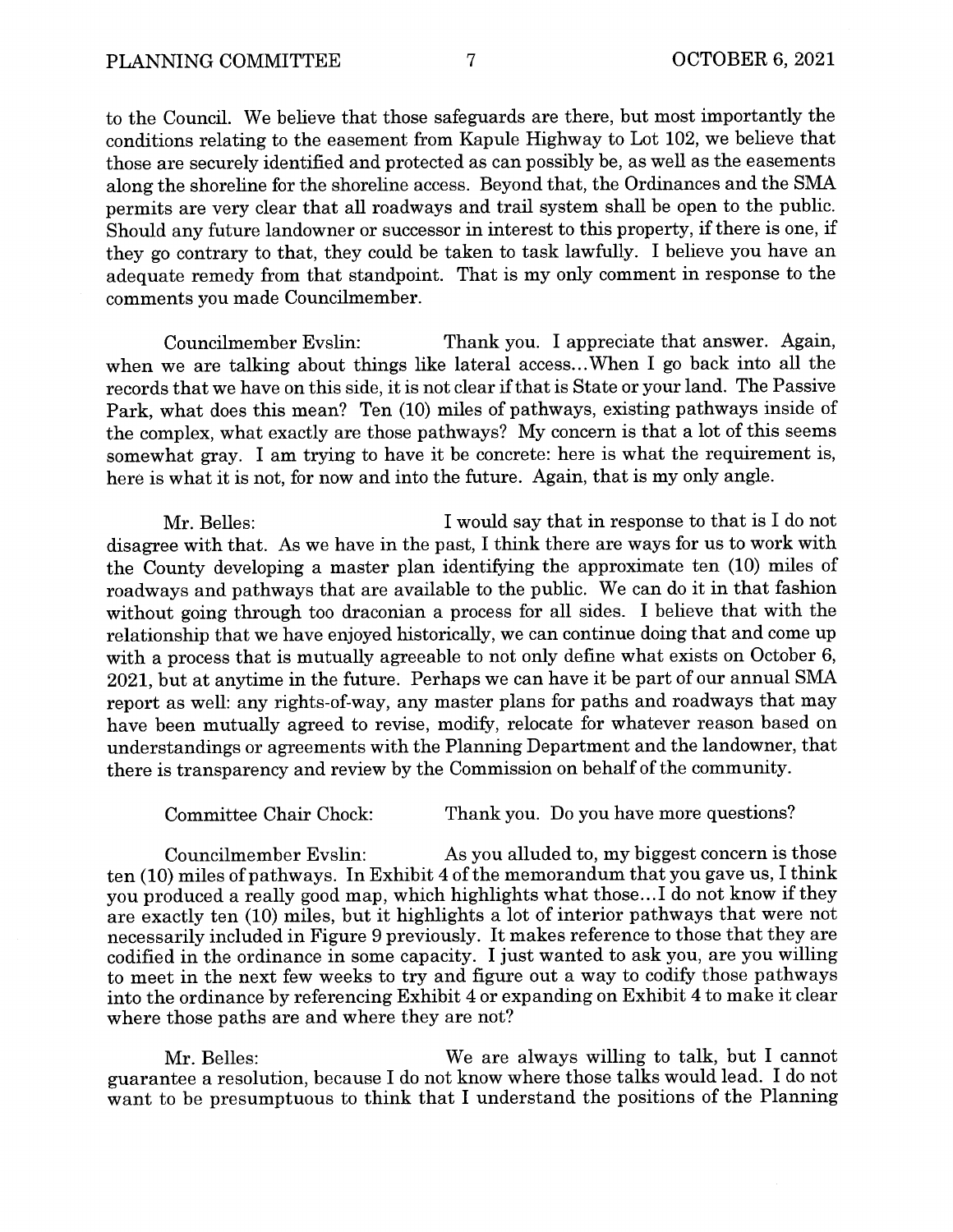Department or the Planning Commission. On behalf of the client, I think it is fair to offer that we will meet and consult with the Planning Department in furtherance of this and try to come to <sup>a</sup> mutual understanding that will ultimately satisfy all the stakeholders involved in this. By stakeholders, I mean the County of Kaua'i and the landowner.

Councilmember Evslin: Thank you, Michael. I appreciate that. Committee Chair Chock: Councilmember DeCosta has a question as

well.

Councilmember DeCosta: I had a couple of questions actually and I will make sure to save my discussion points for the final discussion.

Committee Chair Chock: Thank you.

Councilmember DeCosta: You used the word "let" our public use the access trail and the beach resources. You can pull back on that access and the beach, or what was the definition of the word "let," because you did use that in your comment? It is not Gary or Max. I am talking to the other gentleman that I forgot his name.

Councilmember Cowden: Mike.

Councilmember DeCosta: Mike, can you clarify your definition of the word "let" that you used?

Mr. Belles: I apologize as I may have misspoke. I did not intend to limit anything that I was attempting to explain. I apologize if I misspoke.

Councilmember DeCosta: So, the public can use this if it is in your ordinance and they have the right to access the beach on the ten-mile path, correct?

Mr. Belles: Absolutely. Wilson Okamoto Corporation did <sup>a</sup> follow-up study and when we said approximately ten (10) miles, as it turns out it is approximately nine and eight tenths (9.8) miles, so it is pretty close to the ten (10) miles. It is not just "spitting in the wind," guessing, or sticking our finger up after licking it to see which direction the wind was going in. It was <sup>a</sup> very accurate estimation in terms of the total miles of trails and roadways.

Councilmember DeCosta: I am fine with that answer. I do not need to know if it was nine and eight tenths (9.8) versus ten (10) miles. I just wanted you to clarify the word "let." I have a question for Max. Max, please give me your definition or the legal definition of Passive Park. I just Googled it right now and I have my definition of a Passive Park and I wanted to know your interpretation of a Passive Park.

Mr. Graham: The best I can answer, and it is not really a legal term, is that it is <sup>a</sup> recreational area that does not have improvements.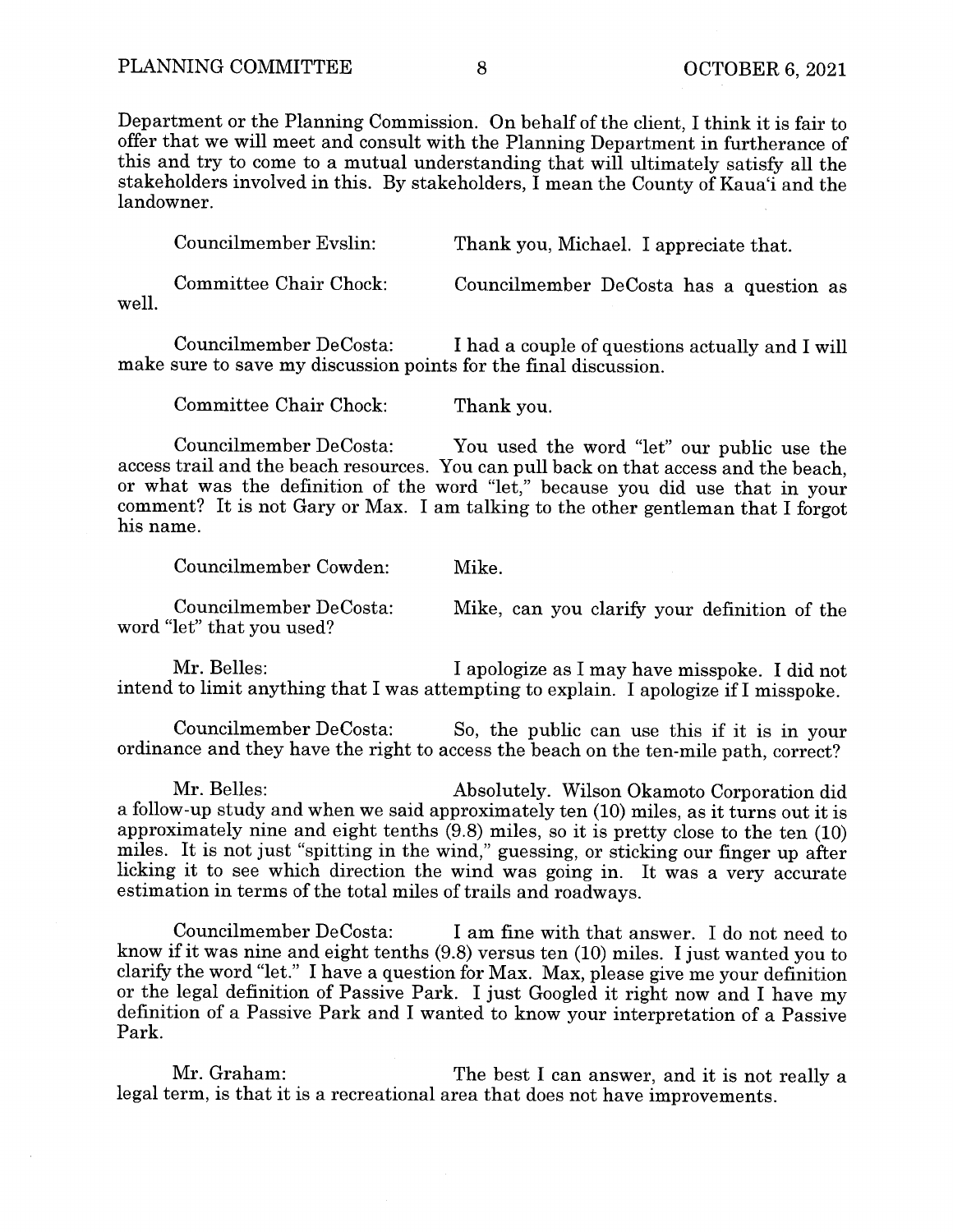Councilmember DeCosta: I agree. In my definition it says here, "it is <sup>a</sup> landscaped area for open space, informal gathering, relaxation, and play." Can we relax in a pavilion? I would say yes. Can we normally play? Possibly not. Is there an area around the pavilion that our people can use or are they limited to only what is under the roof? I am confused right now as to why we would use the term Passive Park if it were not <sup>a</sup> legal term. We do not want to give our community the misconception that they have a place to gather and now when they go to the beach, they cannot use it. Educate me. I have never been there, but I would like to actually. Educate me and the people watching today.

Mr. Graham: I think as applied to Running Waters, "Passive Park" means the entire area that does not have any particular improvements. It is an open space area that is available to the public. In accordance with the ordinances, the landowner has provided easements, trail easements, and road easements from Kapule Highway all the way to Running Waters. Then Running Waters, itself and that whole area, which the shoreline is owned by the State and above the shoreline is a part of the Hökãala property, that whole area is a passive recreational area. That is where the public goes primarily for beach activities. You do not have any improvements down in that area and you do not have any facilities in that area. It is just open space that is used for recreational purposes. You do have improvements further up which are the showers, bathrooms, and recreational pavilion.

Councilmember DeCosta: I just wanted to make sure...

Mr. Belles: Councilmember DeCosta, I just wanted to add, as I was the County Attorney back in 1988. I went into private practice in 1990...

Councilmember DeCosta: Hang on. With that being said, talk to me as <sup>a</sup> person in <sup>a</sup> language that I can understand. Do not talk to me as if I am <sup>a</sup> lawyer. Talk to me in layman's terms so that I can understand.

Mr. Belles: From 1986 to 1988, when Hemmeter first developed the property beyond the Kaua'i Surf, which was the only significant resort development down here, there was a cry from the community, primarily from fishermen and people who used the beach, that they wanted to keep things in a natural condition. They specifically said, "We do not want buses coming here. We do not want the residents of the project coming down here. Just to be perfectly blunt, we want this to be a place for local people to come and congregate as they always have before." If you come to the property and walk along the shoreline, you frequently will see a number of boogie boarders and people in the water. In my experience having observed them, they appear to be local families and local people. You have families that are picnicking down there that are locals, some of which that I recognize and some of which I know. The pavilions that you referenced earlier, the intent is not to just have the people engage in recreation under the roof, it is in the area around it, because it is all open space. It is <sup>a</sup> combination of sand and lava. The intent was to keep it very rustic, very rough, and the best word probably is "natural." They did not want to have improvements like sidewalks down there. They then felt that would destroy the experience that had been historically enjoyed by local people who went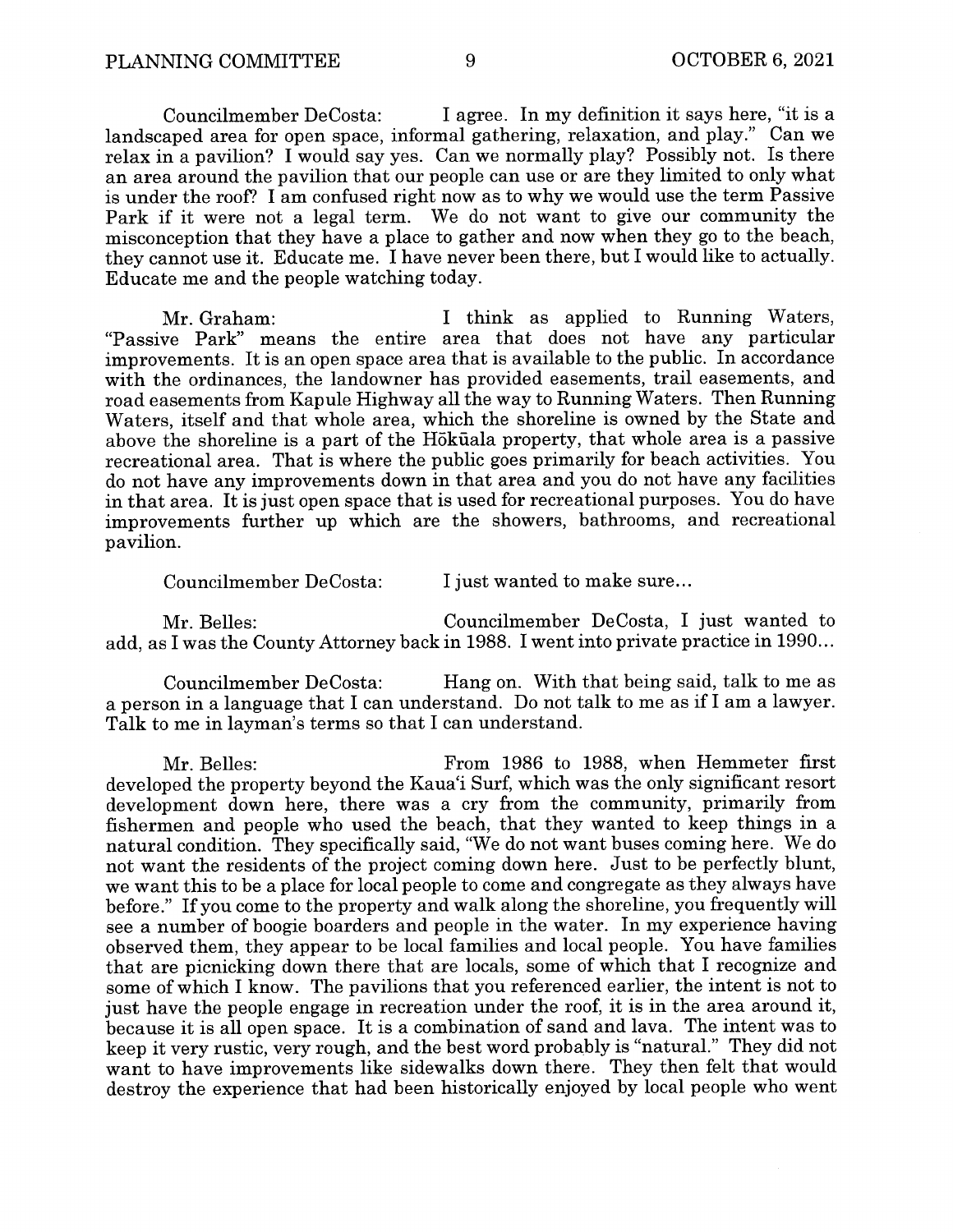down there before there was a resort, other than Kaua'i Surf, which existed since 1960, but it did not extend beyond the point Ninini that you have right now. I can say that my own father-in-law Koon Ye Ching, he used to regularly fish along that shoreline. I know it all too well from family lore about him wanting to go down and the kids not necessarily wanting to go with him. They preferred to play tennis, play the piano, do things that they were interested in. It was for the local people to go down and do what they had historically done on that beachfront property.

| Councilmember DeCosta:                          | Thank you for that. |  |  |                                   |  |  |
|-------------------------------------------------|---------------------|--|--|-----------------------------------|--|--|
| Committee Chair Chock:<br>Councilmember Evslin. |                     |  |  | We have a follow-up question from |  |  |

Councilmember Evslin: Just a follow-up on the Passive Park issue again. In reading the ordinance it says that "The applicant shall provide <sup>a</sup> passive beach park to include public parking, public restrooms, shower facility, weather shelters, and picnic tables along the lateral shoreline access." For me, when reading that, it seems like there is supposed to be some recreational shelters with area to recreate outside of the shelter, as Councilmember DeCosta was alluding to. Whereas, from what I am understanding is that your interpretation is there is the shelter itself, which is actually surrounded by golf course, so there is no recreating possible because of the golf course. Then the pathway to the beach itself. So, the Passive Park is actually just the beach. Am I understanding that correctly?

Mr. Graham: Yes.

Councilmember Evslin: I think that is something that at least for me, I need to further get some clarity on. Thank you.

Committee Chair Chock: Are there any further questions?

Mr. Belles: If you go to the property today, you will frequently see pick-up trucks in the public parking stalls on both the eastern and western portions of the property. That is usually a good indication of families that are going there with their coolers, other things, fishing poles, and fishing paraphernalia, and they are going down to the beach to fish. I know when I have been on the site overlooking the shoreline access area, I have seen any number of young men and women with their boogie boards having a great time out in the ocean while families are out on the lava rock or in the pavilions with barbecues or things that they would normally do along shorelines throughout this entire island.

There being no objections, the meeting was called back to order, and proceeded as follows:

Committee Chair Chock: Thank you. If there are no further questions, I am going to make a request for a one-month deferral, which takes us to November 3, 2021. I want to recognize the legitimate request for this ordinance and thank you as the applicants for being willing to work through some of the concerns that have emerged since this Bill has hit the floor. It is apparent that there needs more clarity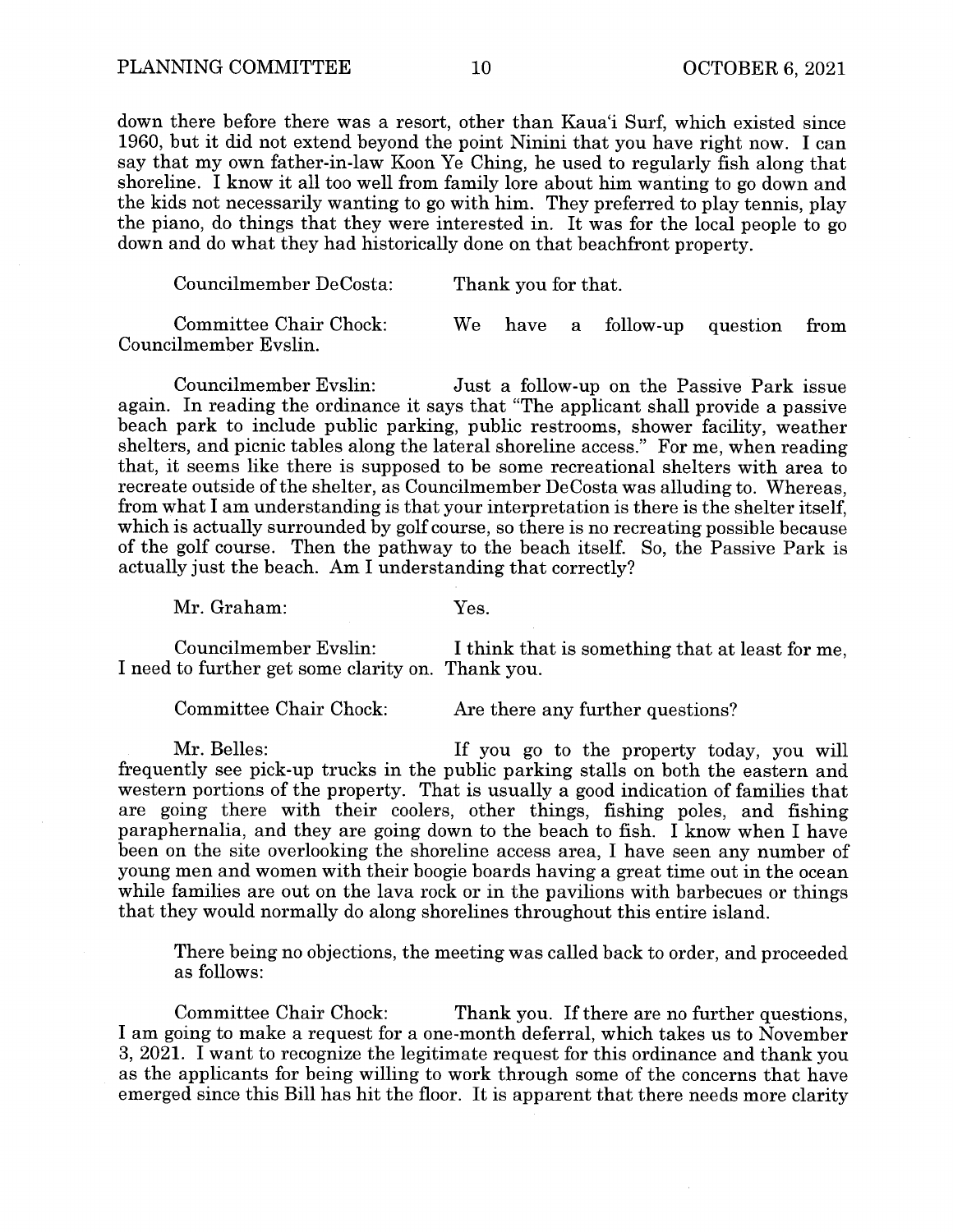in interpretation. Your willingness to work with our Planning Department to define what those things are for the community. As you know, our role is to protect the ublic Trust. I think the way things sort of transition over time can be problematic from the standpoint of lack of clarity and not knowing what the original intent is. My hope is that we can dig up as much information from the past as possible. We have already begun that process. I hope that we can also come back to the table within this next month and really more clearly articulate what it is the public trust interests are, so that we can move forward with this. With that, I will ask for <sup>a</sup> motion to defer.

Councilmember Kuali'i moved to defer Bill No. 2831 to November 3, 2021.

Committee Chair Chock: Hold on, there was a motion made. Either I get a second or... do you have more to talk about?

Councilmember DeCosta: I thought we would have time for discussion.

Councilmember Kuali'i withdrew the motion to defer Bill No. 2831 to November 3, 2021.

Councilmember DeCosta: I had something else to say. This is more of a discussion question. Again, I am kind of bothered right now. You gentlemen, the guy with the black shirt with bamboo leaves, I forgot your name. Mike, you allude to say that you see local people fishing, using the beach, picnicking, et cetera. You are telling me something that our people have the right to do. Do not try to sell that you are trying to do good things down there. The people are going to go down there and do those things. That is what we local people do or even tourist people do. You do not need to sell me on that. We know that is what they are doing. I want to thank Gary for apologizing for the bathrooms. I think Councilmember Evslin was very subtle in his way of asking about the lock and stickers. Thank you, Gary for subtle in his way of asking about the lock and stickers. apologizing and making it right. The last one I am going to talk to is Max. I want <sup>a</sup> better <sup>a</sup> definition of <sup>a</sup> Passive Park, if you are going to use this in this area. I do not think <sup>a</sup> Passive Park is underneath <sup>a</sup> lien-to pavilion surrounded by <sup>a</sup> golf course. It happens like that, and it seems like we come up with these fancy legal terms or words and it is not clear. Our people believe that they are getting something that they are not.

There being no objections, the rules were suspended.

Mr. Belles: Could I make one (1) comment, please?

Committee Chair Chock: Go ahead, Mike.

Mr. Belles: I was simply wanted to say, Councilmember DeCosta, I respect your comments immensely. The reason that I made the statements that I did about having local people continue to use the natural resources that we are blessed with on this island is that there have been developments historically on Kaua'i that have blocked or interfered with public access to historically public resources. I just wanted to indicate that was clearly not the case with the developers of this property. In fact, if anything, we would like to think that we have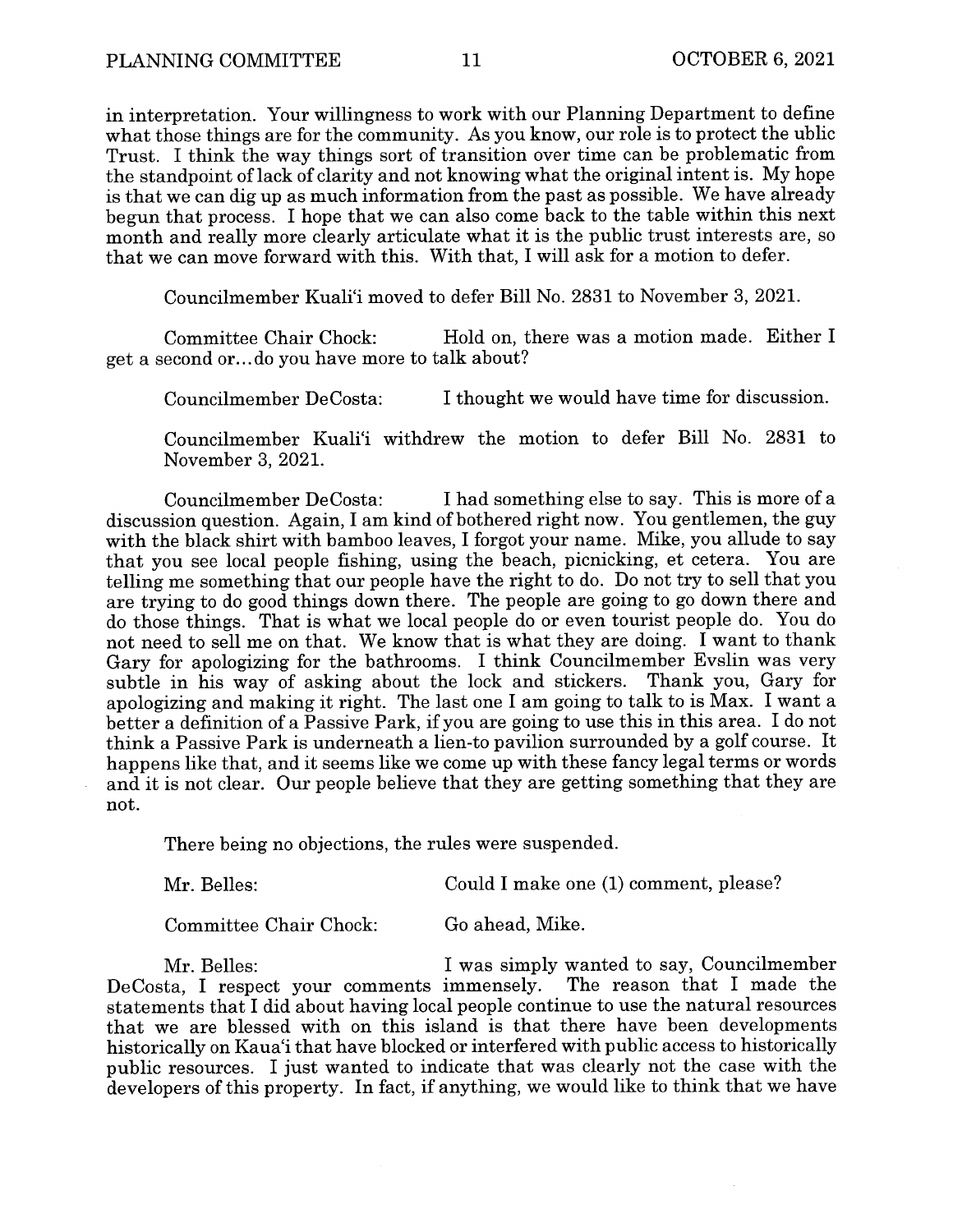$\bar{z}$ 

enhanced the experience by allowing for showers and restrooms for beachgoers that otherwise would not have the benefit of those added amenities without interfering with the natural experience of a historically used property. That was my only intent by what I said and the way I said it. I apologize if it sounded as though I was offering something that the public had every right to use. I agree with you completely on that.

Councilmember DeCosta: Thank you, Mike.

There being no objections, the meeting was called back to order, and proceeded as follows:

Committee Chair Chock: Thank you. Councilmember Cowden.

Councilmember Cowden: I just want to finish with a simple comment. Because this has been on our agenda, I have gone over there now four (4) times. I have really walked most of all those ten (10) miles or nine and eight tenths (9.8) miles. It is really nice. I was like, "Wow, how did I miss this before?" I know I get deeply attached to the areas that are in places where I routinely go, sol thank you Councilmember Evslin for your diligence on this. I do not have a before and after. I have a, "Wow, what a beautiful place with so many people enjoying it." I did see the body boarders and the children getting their reef rash, wash the blood off their legs in the pavilion that you are talking about. I appreciate that we are looking at this diligently. I have not asked so many questions because I do not have a "before." The present for me is really <sup>a</sup> present. It is quite nice and is <sup>a</sup> beautiful place. It is <sup>a</sup> really good and nice walk. I am appreciative of the decades that have gone in to ensuring that we have this access and honoring how important it is. Gratitude to whoever did it in the past to make sure that we had it. Yes, let us make sure it continues. It is really nice, and I appreciated the *aloha* that I received when I was there with Gary on one of those times. You took about an hour of time with me, and I appreciated that too.

Committee Chair Chock: Thank you. Is there any last discussion before I call for the deferral? Councilmember Kuali'i.

Councilmember Kuali'i: I think that this is a beautiful and wonderful example of how, if it is was done right all over the island, you would have this kind of access everywhere. I grew up in Puhi and I have known about Running Waters since I was young. That is my brothers favorite bodysurfing spot. I think my brother in high school bodysurfed with Mayor Kawakami. I appreciate Councilmember Evslin's concern, because yes, we do have good owners now. We had good owners in the past that have been very supportive of the public having full access, but we want to just make sure that for future owners that that would continue. Whether they do it from <sup>a</sup> good place with aloha or not, that they would be required to do it. That is the only thing  $\overline{I}$  wanted to say. I thank you all for what we have today. Thank you.

Committee Chair Chock: Thank you. Does anyone else have anything to add?